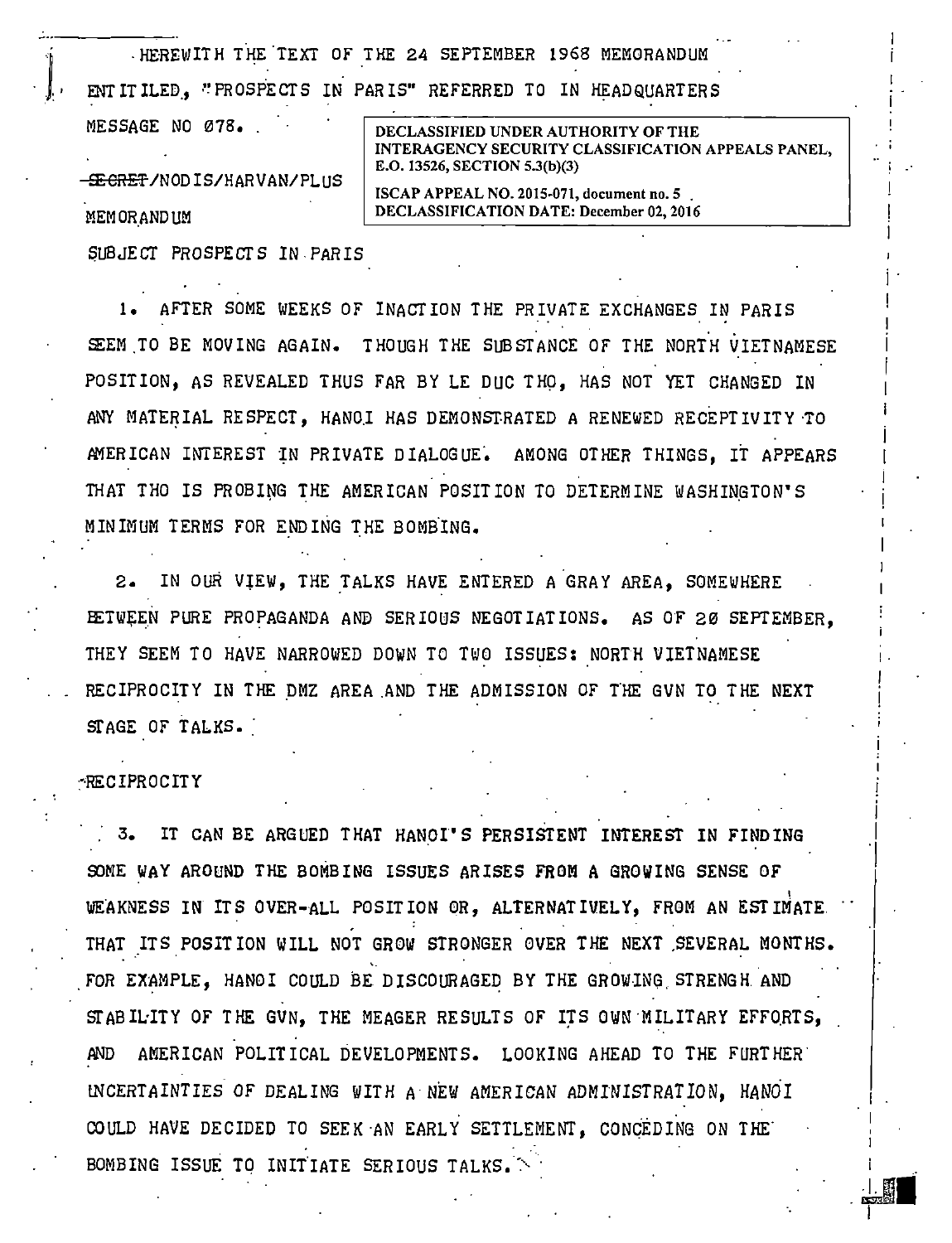CERTAINLY, SOME OF THESE TRENDS INFLUENCE HANOI, BUT IT IS 4. DIFFICULT TO BELIEVE THAT HANOI REGARDS ITS POSITION AS DESPERATE OR THAT IT FEELS UNDER URGENT PRESSURES TO MAKE CONCESSIONS. AT ALMOST ANY POINT IN THE TALKS HANOI COULD HAVE LIQUIDATED THE BOMBING ISSUE. MOEED. IT HAS ALWAYS APPEARED THAT THIS MIGHT BE TO HANOI'S NET AD-VANTAGE. SINCE THE SECOND ROUND OF TALKS WOULD PRESUMABLY DEAL WITH ISSUES MOST LIKELY TO UNNERVE THE GVN AND TAX THE SOLIDARITY OF SAIGON AND WASHINGTON.

5. THIS INCENTIVE IS STILL THERE. BUT THE NORTH VIETNAMESE HAVE NOT CHOSEN THIS COURSE. INSTEAD, THEY HAVE, EITHER DELIBERATELY OR THROUGH MISCALCULATION, INFLATED THE BOMBING QUESTION INTO A TEST OF WILLS. THE ENTIRE ISSUE HAS TAKEN ON A SIGNIFICANCE OF ITS OWN. THE TERMS OF ITS RESOLUTION WILL NOW BE WIDELY REGARDED AS A PORTENT OF THE SHAPE OF THE FINAL SETTLEMENT.

IT IS FOR THIS REASON THAT WE BELIEVE HANOI'S POSITION CANNOT 6. BE PARED DOWN MUCH FURTHER. EVEN IF HANOI FELT OBLIGED TO MAKE A CONCESSION IT WOULD PROBABLY BE RESERVED FOR THE NEXT AMERICAN ADMIN ISTRATION. FOR THE PRESENT HANOI SEEMS ONLY PREPARED TO SEE IF THE US CAN BE SATISFIED WITH VERBAL AMBIGUITIES RATHER THAN FORMAL COMMITMENTS. WE BELIEVE THAT BETWEEN NOW AND THE US ELECTIONS, HANOI IS UNLIKELY TO GO FURTHER THAN TO ELABORATE AT SOME LENGTH--IN PARIS AND THROUGH INTERMEDIARIES--WHAT HAS ALREADY BEEN HINTED: THAT HANOI IN FACT WILL "KNOV WHAT TO DO" SHOULD THE BOMBING END, AND THAT THE US MUST TRUST ITS "GOOD WILL." AS EXPRESSED BY LE DUC THO. TO REINFORCE THIS LINE. HONOI MIGHT MAKE SOME UNILATERAL GESTURE, SUCH AS RELEASING PRISONERS. HANOI PROBABLY ESTIMATES THAT THERE IS AT AST AN OUTSIDE CHANCE THAT THE US WILL END THE BOMBING ON THIS BASIS.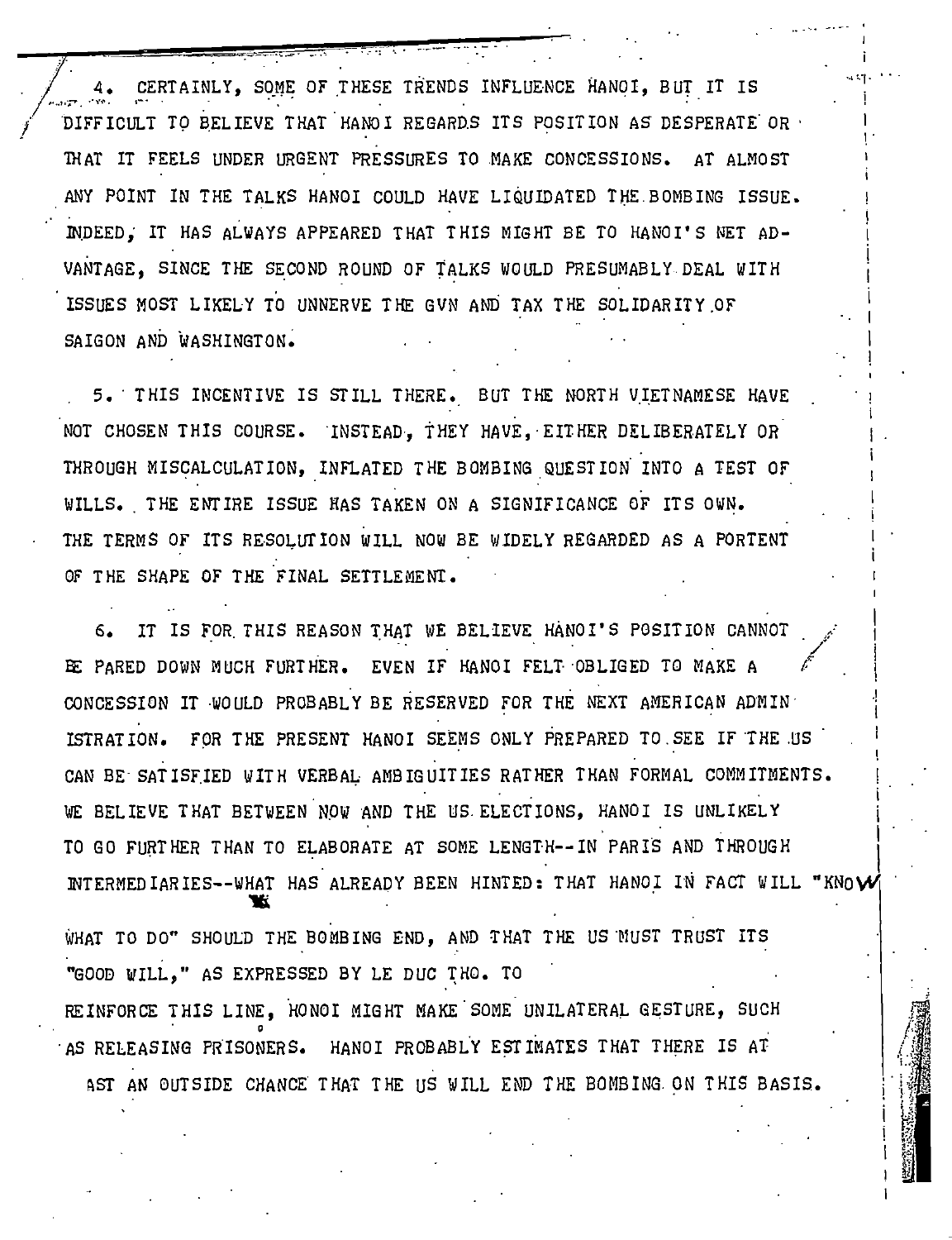POST-BOMBING ACTION

7. OF EQUAL IMPORTANCE, AS AN INTELLIGENCE QUESTION, IS WHETHER. HANDI WOULD IN FACT TAKE SOME ACTIONS TO REDUCE THE LEVEL OF COMBAT. ESPECIALLY IN THE DMZ. IF THE BOMBING STOPPED.

8. HANOI OBVIOUSLY UNDERSTANDS THAT ONCE THE BOMBING ENDS. IT WILL BE ON NOTICE: ANY MAJOR MILITARY ACTION ACROSS THE DMZ BY THE COMMUNIST FORCES WOULD GRAVELY JEOPARDIZE ANY PROSPECTS FOR AN EARLY SETTLEMENT AND PROBABLY WOULD PRECIPITATE A RESUMPTION OF THE BOMBING. HANOI MUST ALSO UNDERSTAND THAT THE US, IN EXPLAINING ANY FULL CESSATION OF BOMBING, WOULD STRESS ITS "ASSUMPTION" THAT HANGI WOULD NOT IN FACT TAKE MILITARY ADVANTAGE OF THE US MOVE. IN THIS CONTEXT, WE BELIEVE HANOI WOULD BE FULLY AWARE OF THE RISKS INVOLVED IN ANY MOVE TO INTENSIFY THE PRESSURES ON US AND GVN FORCES IN THE GENERAL AREA OF THE DMZ. HANOI WOULD RECOGNIZE THAT NO DECISIVE MILITARY ACTION COULD BE MOUNTED ACROSS THE DMZ AND. THEREFORE. IT IS UNLIKELY TO DRAMATICALLY INCREASE ITS FORCE OR ACTIVITY LEVEL IN THIS AREA.

THIS DOES NOT MEAN THAT HANOI WOULD RESPOND WITH DEESCALATORY 9. MOVES. RATHER IT SEEMS MORE LIKELY THAT ALONG THE DMZ THERE WOULD BE SOME REDUCTION OF COMBAT. HANOI'S MOVES IN THIS DIRECTION WOULD BE MINIMAL AND MAINLY DESIGNED TO ENSURE THE CONTINUATION OF THE BOMBING MORATORIUM. IN PARIS, HOWEVER, THE SECOND PHASE WOULD THEN PROCEED AND A PROLONGED DEBATE WOULD BEGIN. IT SEEMS ALMOST CERTAIN THAT THIS PHASE WOULD EXTEND INTO THE LIFE OF A NEW AMERICAN ADMIN. ISTRATION AND COULD POSE A SEVERE TEST OF NERVES IN SAIGON.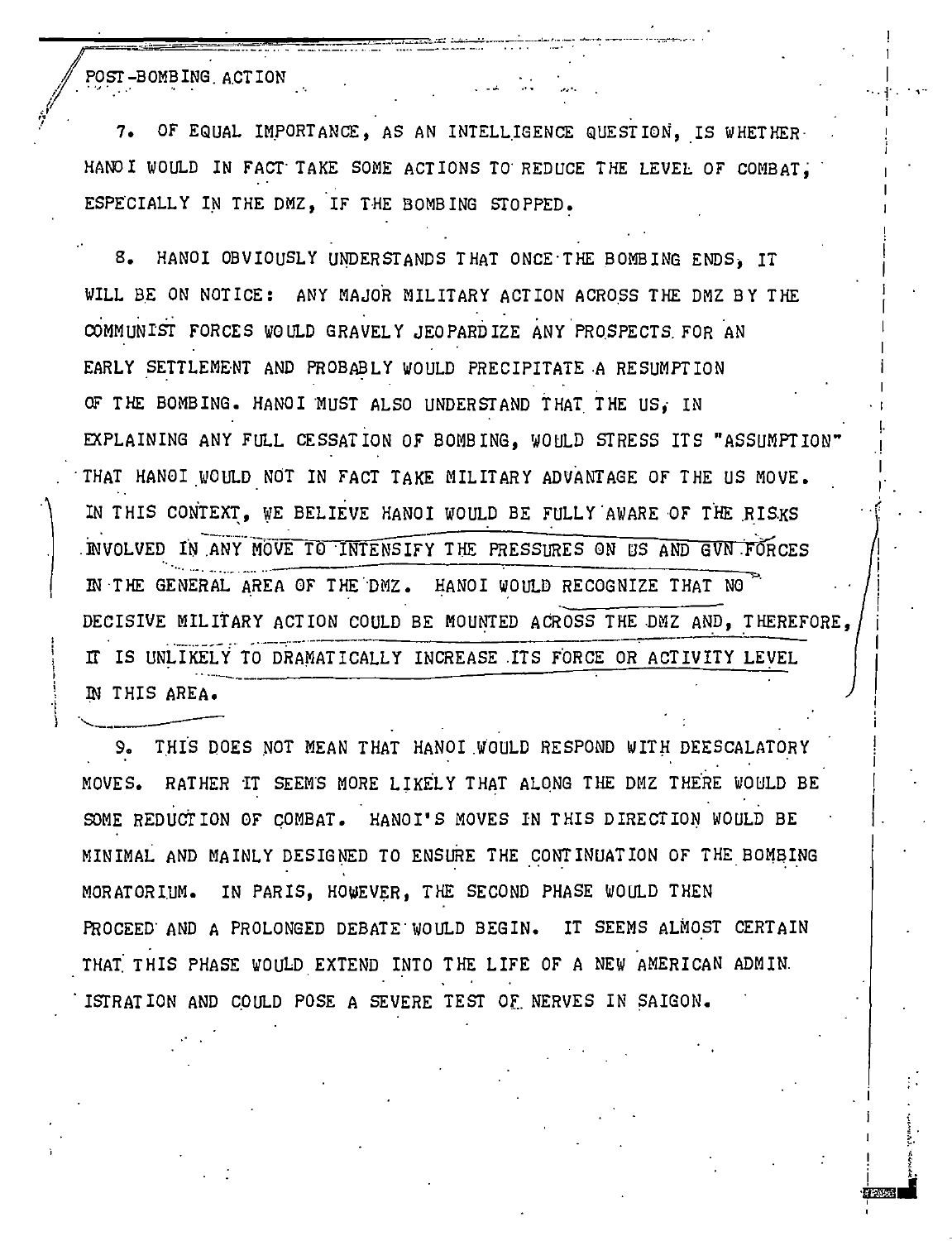GVN REPRESENTATION

IT IS POSSIBLE TO CONCEIVE OF A TACIT UNDERSTANDING EQ SHAP-់ ខេត ING UP ON THE SECOND MAJOR ISSUE: THE ADMISSION OF THE GUN TO THE NEXT ROUND OF TALKS. HANOI CLEARLY AIMS TO CONSIGN THIS QUESTION TO THE SECOND ROUND. NEVERTHELESS. THE NORTH VIETNAMESE NEGOTIATORS HAVE DISPLAYED SOME AMBIVALANCE ON THIS ISSUE. IN CONTRAST TO THE CLEAR PUBLIC DISMISSAL OF ANY DEALING WITH SAIGON. THIS COULD REFLECT SOME SURPRISE AND UNCERTAINTY OVER THE GROWING AMERICAN INSISTENCE ON GVN PARTICIPATION. LE DUC THO AND XUAN THUY ARE CLEARLY ATTEMPTING TO DISCOVER WHETHER GVN REPRESENTATION IS THE ONLY "CONDITION" FOR ENDING THE BOMBING.

IN ANY CASE, WE BELIEVE THAT HANOI HAS LITTLE ROOM FOR MAN- $11.$ EUVER ON THIS QUESTION AT THIS STAGE. PRIOR AGREEMENT THAT THE GVN COULD ENTER THE TALKS AFTER THE BOMBING CEASED WOULD SMACK OF A DEAL; WHICH HANOI IS ALMOST CERTAIN TO AVOID. MOREOVER, A MAJOR TACTICAL OBJECTIVE IS TO EXCLUDE THE GVN FOR AS LONG AS POSSIBLE TO FEED SOUTH VIETNAMESE SUSPICIONS THAT HANOI AND WASHINGTON WILL PRIVATELY SETTLE ITS FATE BEHIND SAIGON'S BACK. AT THE SAME TIME, WE BELIEVE HANOI RECOGNIZES IT IS NOT STRONG ENOUGH TO INSIST ON THE PERMANENT EXCLUSION OF SAIGON FROM THE TALKS AND WILL BE PREPARED TO GIVE GROUND ON THIS ISSUE. SUCH A MOVE MAY BE HINTED AT, BUT NO COMMITMENT IS LIKELY UNTIL THE BOMBING HAS STOPPED AND THE PROLONGED HAGGLING OVER AGENDA IS WELL ALONG. HANOI'S ACTUAL PLAY OF ITS HAND WILL BE DETERMINED BY ITS ESTIMATE OF HOW FIRM IT THINKS THE US IS PREPARED TO BE AND ITS ESTIMATE OF THE TOTAL SITUATION IN SOUTH VIETNAM.